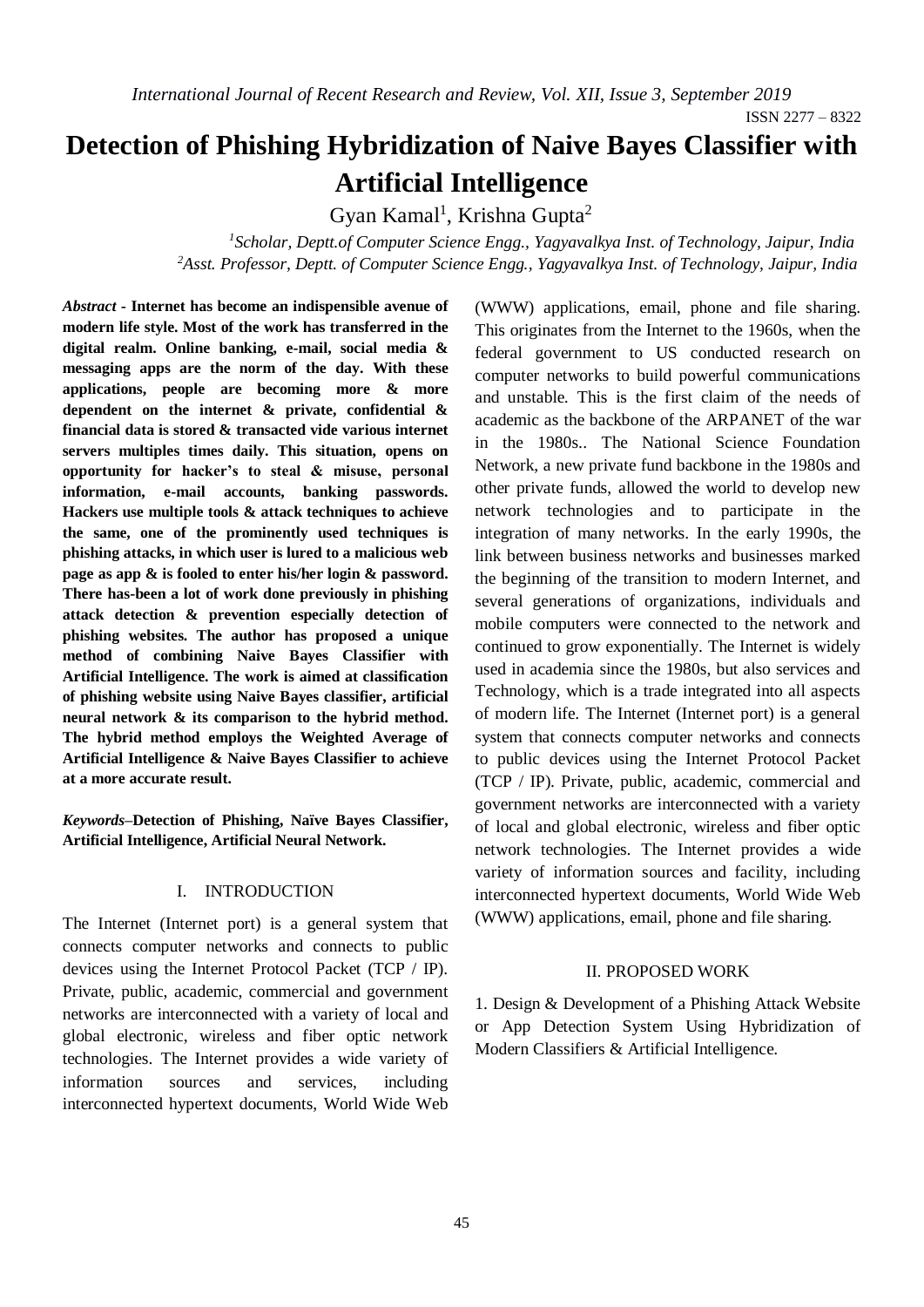2. Use of advanced classification techniques such as Random Forest, Naive Bayes to adapt to growing antidetection methods & techniques.

3. Use of Function Fitting Neural Network to estimate Phishing Risk based on URL features extracted using Levenberg Marquardt Algorithm.

4. Improvement In Accuracy of Prediction of phishing Risk Score by Combination of Neural Network & Classifiers by employing averaging, mean, weighted average, standard deviation etc.

5 Optionally, the system can be provided with access to Internet, to enable it to extract Page Rank or Google index automatically from a Input URL.

6 Optionally, the developed system can be modified to perform lexical analysis of the URL entered & compute the URL parameters itself instead of manually entering the same.

## III. LITERATURE REVIEW

In this paper, a different approach is to use a random forest as a classification algorithm to detect phishing sites with the help of Rstudio. Here, our experience confirms that 31 of the proposed features are best suited for removing phishing sites. Performance indicators and our literature surveys also show that random forests have a 95% accuracy level, so random forests are selected for classification [10]. The model uses a wide range of indicators including true positive, true negative, false negative, F, ROC, accuracy and analytical sensitivity to clearly understand performance and accuracy in each test. . So far, there is no single phishing solution, and with the upcoming technology, the type and number of phishing attacks is expected to increase. For this, the browser must be powerful enough to set up a way to detect and warn of potential phishing attacks. Future work is aimed at developing a system that can detect new phishing attacks on its own by adding more enhancements to the detection process [1]. In this paper, we combine the prediction results generated by various feature classifications and the hierarchical clustering algorithm to classify phishing, and propose a smart phishing website detection framework. Empirical studies of the large and actual daily data sets collected by Kingsoft Internet Security Lab show that our approach performs well in phishing

detection and classification. Our IPDCM is integrated with the SIAT Internet Security software product [2].

Phishing has become a serious cybersecurity issue that costs consumers and e-commerce companies billions of dollars. Perhaps more fundamentally, it makes ecommerce unreliable and unattractive to normal consumers. In this research report, we examine the properties of hyperlinks embedded in phishing emails. Then, we designed a Link-Guard anti-phishing algorithm based on derived features. Because phishing protection is feature-based, it not only detects known attacks, it also protects against unknown attacks. We LinkGuard implemented in Windows XP. Our experiments show that it is able to detect lightweight and LinkGuard to 96% of phishing attacks in real time is unknown. We believe he feels LinkGuard phishing attacks, but also protects users from malicious links or unsolicited web pages for instant messages. Our future work contains an algorithm LinkGuard further expanding, to be able to handle CSS (cross-site scripting) attacks [3]. The main security issue for banks and financial institutions is phishing. Phishing is a cyber attack that uses a strategy and imitation from an unauthorized individual or organization to impersonate a customer's web service. It is not allowed to steal personal information (such as bank details, social security numbers and credit card details) through the mouth to provide it to the public network. Hand, to provide users with confidential information, you are not ignorant of the website and to use it is a phishing website. This article describes a method for removing phishing attacks and detection of phishing sites by integrating source code and URL into web pages [4]. Deceptive websites are designed to mimic the look of the company's web pages. Phishing attackers test users by using various social engineering techniques, for example, if they do not complete the account update process, threatening to suspend user accounts, providing additional information to verify their account or other reasons for users to access their fraudulent web pages. Why is it important to solve the problem phishing? According to data from the Anti-Phishing Royal Society of London, in March 2006, 18,480, and the attacks of unique phishing sites (9) 666 unique phishing related. Phishing attacks affect millions of Internet users and are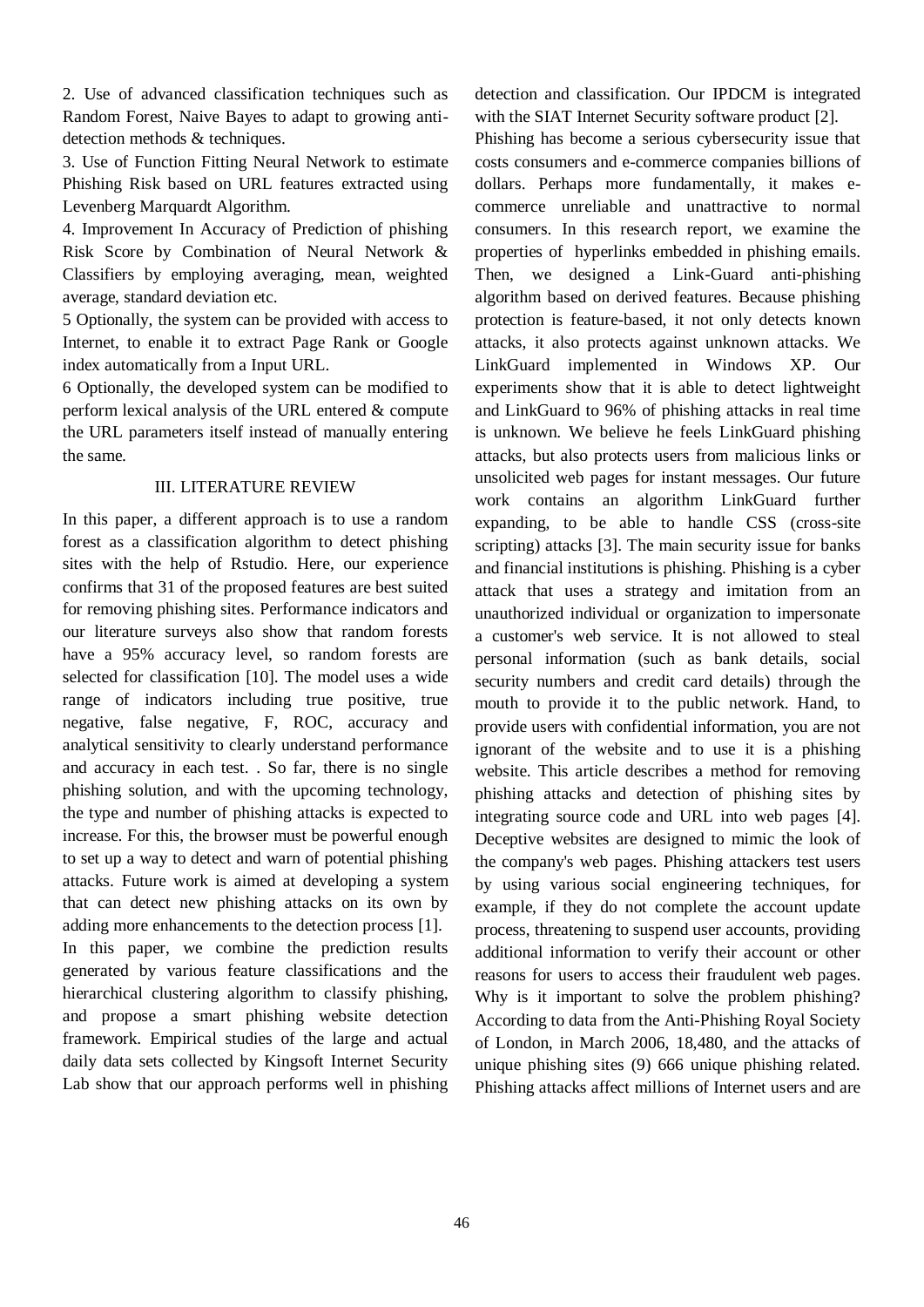a huge cost burden for victims and victims phishing (phishing 2006). A study conducted in April 2004 Gartner found that false information from a site that is in direct losses to banks and credit card issuers US \$ 1.2 billion (Litan 2004). Phishing has become a major threat to user's developer [5]. Recently, limited antiphishing activities have given phishers the opportunity to prevent their advanced fraud. In addition, failure to design appropriate classification methods to effectively identify these deceptive behaviors has reduced the visibility of phishing sites. Therefore, the use of new; ethnic minorities; predictions; the most effective functionality has been a major challenge in maintaining test flexibility. Therefore, some of the previous work has been completed to develop and apply some of the selected methods to develop their own classification methods. However, there is no research in general that considers which feature selection method can be used as the best assistant to improve classification performance [6]. We suggest a machine learning method that uses the functionality of the X.509 public key certificate to detect phishing sites. We have proven that this is better than sites that support HTTPS. Our solution immediately identifies phishing sites, which is an important addition to the existing anti-phishing-based mechanism that blacklisting primarily uses. Blacklists have some inherent shortcomings in terms of accuracy, timeliness and integrity. Because there may be significant lags before the site's blacklist, the attacker has a window of opportunity. The advantage of public key certificate classification is that it relies less on the central server than on the blacklist [7]. In this paper, we introduce a new method of data analysis is based on the wrong phishing site is detected as legitimate servers. According to this, idea is the finding by reference. For this reason citations, and a time to every victim opens a phishing site to site identify a website asking for legal resources. From all this we find with phishing website. In this paper, author introduce a new method of phishing detection based on legitimate web server log information [8]. The use of technical skills and social technology to exploit the innocence of unconscious users to take advantage of phishing is a crime. The procedure typically involves trusted entities to influence the consumer to take actions when investigated by the simulated entity. In most cases, users will notice phishing attacks, but security is the main motivation for key users because they do not understand the situation. However, some methods are limited to focusing only on phishing attacks, and discovery is mandatory. In this article, we will focus on different strategies for eliminating phishing attacks. In other words, we can also say that other electronic transactions will also be part of the threat. Since then, it has been recommended to deal with these issues in good faith before the madman attacks. You must obtain an order to protect all important online banking activities [9]. A single solution does not solve the phishing problem. In this case, phishers are always trying to come up with a new model of consumer manipulation. Online shoppers should conduct periodic risk assessments to discover the latest technologies that can lead to thriving phishing attacks. To find a safer approach, users must be aware of the dangers of advanced malware currently occurring. In addition, the regulatory team will need to implement advanced techniques that may ultimately prevent advanced threats to their predictable resentment [10]. In this paper, author first extract vocabulary and host-based features from the phishing website example, and then we develop a system to apply sample categorization or phishing categorization, sharing some common features by kernel k-means. family. in the Clustering method. The large and standard data sets collected from our data center and Phish load of our system will work well for phishing site feature classification applications. With this technology, as opposed to aggregation-based technology, the accuracy of classification and error rate of phishing website samples has been improved. The accuracy and error rate will increase the classification of phishing sites by 10% to 20%. In future work, you can first capture three aspects of your work through different phishing methods, then there are many clustering algorithms that can be applied to malware and phishing sites, and the third may include of phishing detection anomalies [11]. Phishing is a fraudulent method used to trick users into obtaining personal information such as usernames, passwords, credit cards, and bank account information on the Internet. The key to phishing is deception. Phishing uses spoofing email as the initial medium for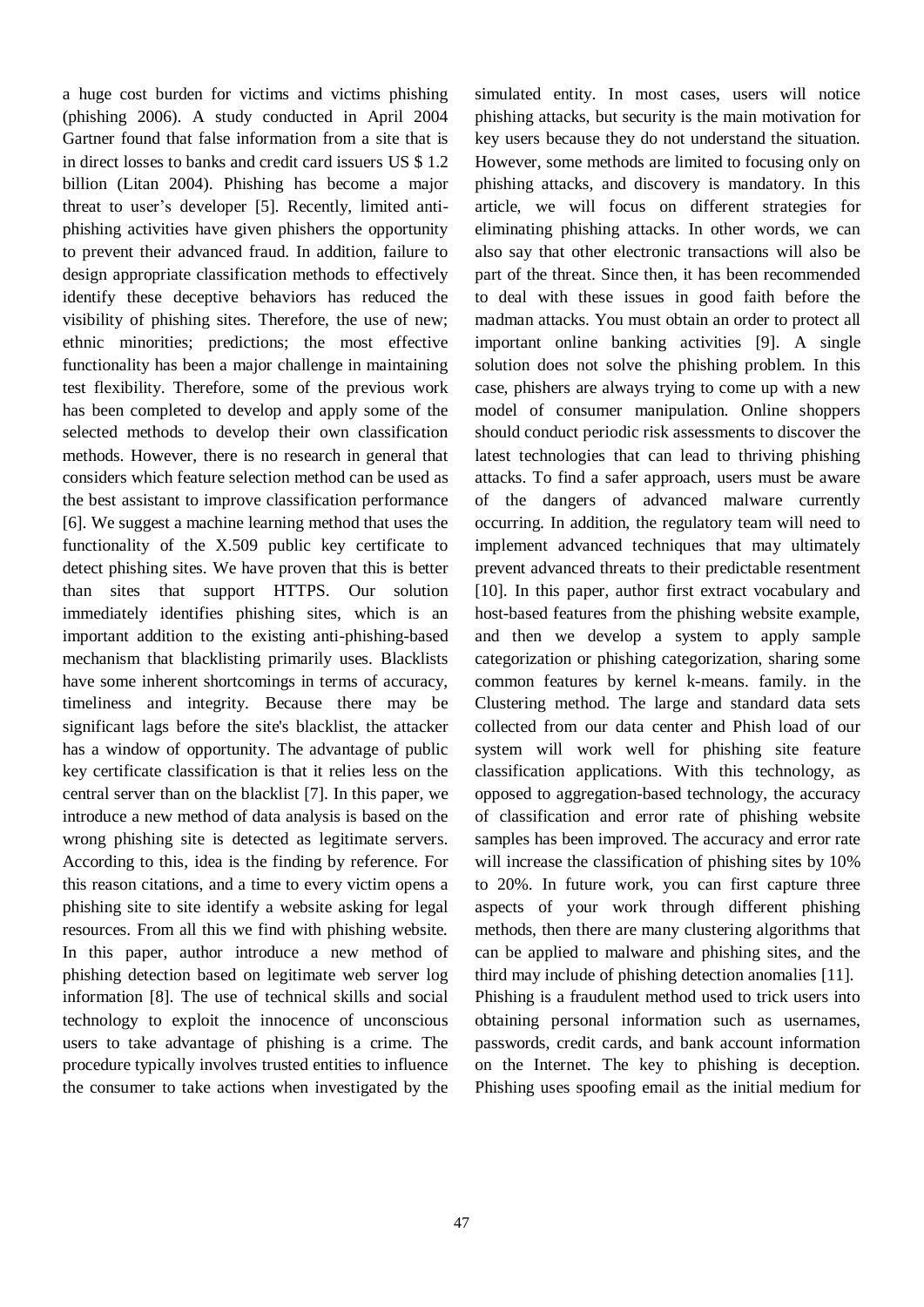fraudulent communication, and then fraudulent websites get the information they need from the victim. Phishing was discovered in 1996 and is now one of the most serious cybercrime cases facing Internet users. Researchers are studying the prevention, detection, and education of phishing attacks, but to date, there are no complete and accurate solutions to stop them. This paper reviews, analyzes and analyzes the most important and novel approaches proposed in the field of phishing website discovery, and outlines their advantages and disadvantages. In addition, a detailed review of the latest scenarios presented by various subcategories researchers is provided [12].

## IV. METHODOLOGY

#### *(A) ANN Training Flow Chart*

Initialize matrix test with values of 8 Nos URL parameters and matrix test1 with corresponding values for Phishing Score Predicted. Input  $=$  transpose of test and targets = transpose of test1. Initialize hidden layer size to 10. Define a function fitting neural network of hidden layer size. Initialize network input, Process remove constant rows, mapminmax network. Initialize network parameters, Evaluate output, error and performance, compute all parameters. View the network at display plot regression.



Fig. 1 ANN Training Flow Chart

#### *(B) Naive Bayes Algorithm Training*

In below flow chart we load ('Input CNB.mat');  $\&$ ('ouput CNB.mat'); mdl input and dummy  $=$  input (CNB Classifier initialized) and stop.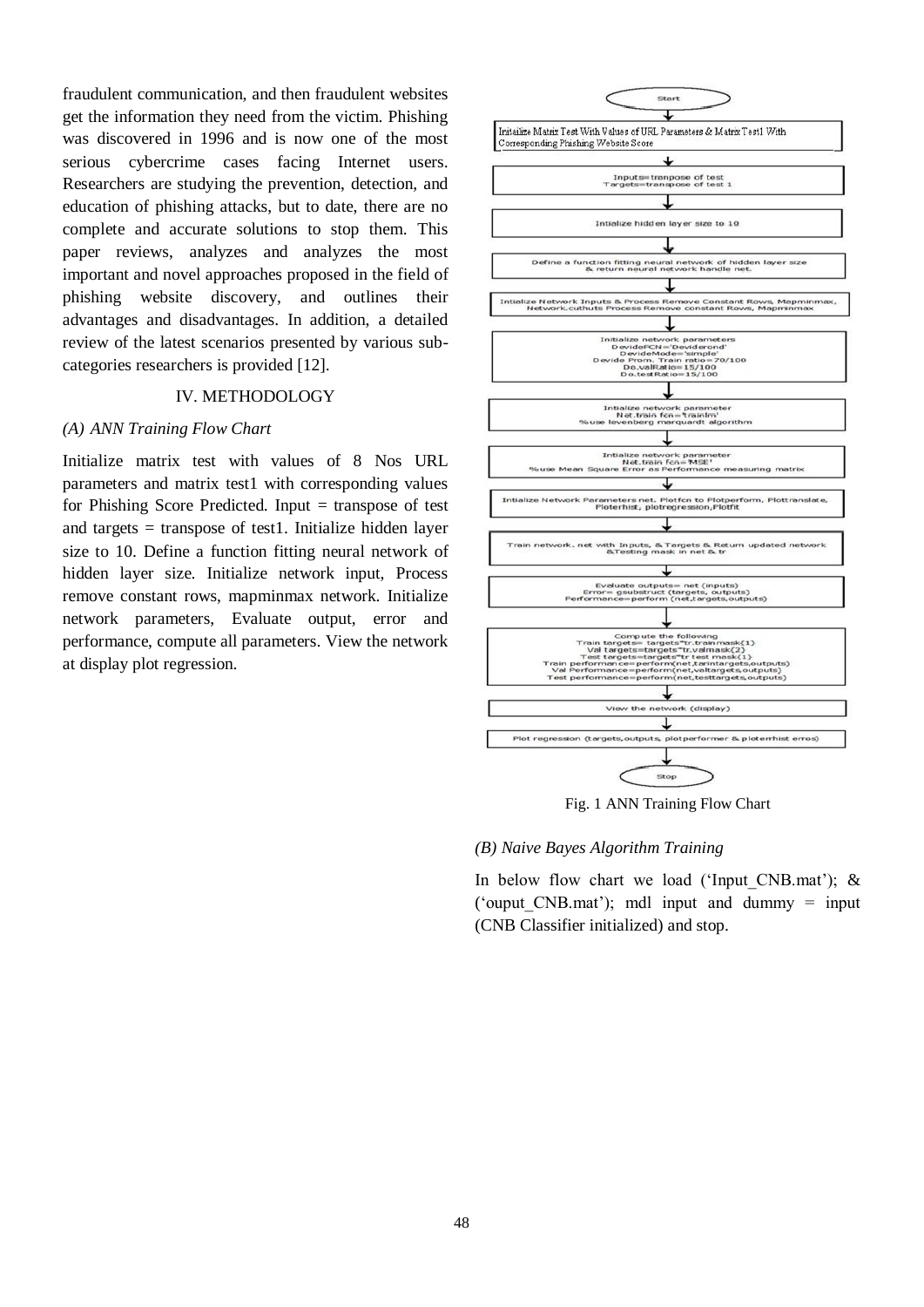

*(C ) ANN Phishing Score Prediction*



Fig. 3 ANN Phishing Score Prediction

## *(D) Naive Bayes Phishing Score Prediction*



Fig. 4 Naive Bayes Phishing Score Prediction

V. RESULTS

| <b>A MARJA KATAL</b>                                                                                                                                |                                                                                                                                                                                                                                                                                                        | $\theta$<br>$\sim$<br>×                      |
|-----------------------------------------------------------------------------------------------------------------------------------------------------|--------------------------------------------------------------------------------------------------------------------------------------------------------------------------------------------------------------------------------------------------------------------------------------------------------|----------------------------------------------|
| <b>HAR</b><br><b>AIN</b><br>am.<br><b>D</b> gives<br>3ł<br>ш<br><b>Sec</b><br><b>Band</b><br><b>Cours</b><br>ш<br><b>Weissex</b><br><b>Feb</b><br>- | $I$ travelets<br><b>D</b> Gimmy<br><b>B hatcocks</b><br>Li fare Variata<br>e<br><sup>1</sup> Answer Agent<br>U for and Tree<br><b>End Park</b><br>J San Velate +<br><b>South Lend</b><br>m<br><b>BARNEY</b><br><b>Jan Green</b><br><b>Auto</b><br><b>Arry</b><br><b>JOHN HANNA</b><br><b>RESIDENCE</b> | a i<br><b>All Parties and AD</b> and homests |
| 0 0 3 3 1 + 1 + fundame + Cole                                                                                                                      |                                                                                                                                                                                                                                                                                                        | $1 - 3$                                      |
| ×<br>Current Folder                                                                                                                                 | <b>Immand Window</b>                                                                                                                                                                                                                                                                                   | fishawa                                      |
| C Rene i<br>Treat, Officed<br><b>Called</b><br><b>Base Blue</b><br>¥<br>Manuel (Long)<br>nd - Robbydchtpdc                                          | COMER MERCIO<br>Boughted Aresous AM = 000 Feedberger . (3)<br>A Tree (house-1)                                                                                                                                                                                                                         | Nets 1<br><b>TAX</b>                         |
| <b>The Walling for Input</b><br>O fige here to search                                                                                               | 0 0 0 0 0 0 0                                                                                                                                                                                                                                                                                          | $A - B = 0.05$                               |

Fig. 5 Main Menu

This figure depicts the main menu of the software developed. All three operations supported are available on menu.

The menu organization is as follows:

- 1. ANN Based Prediction
- 2. CNB Based Prediction
- 3. Weighted Average ANN + CNB Prediction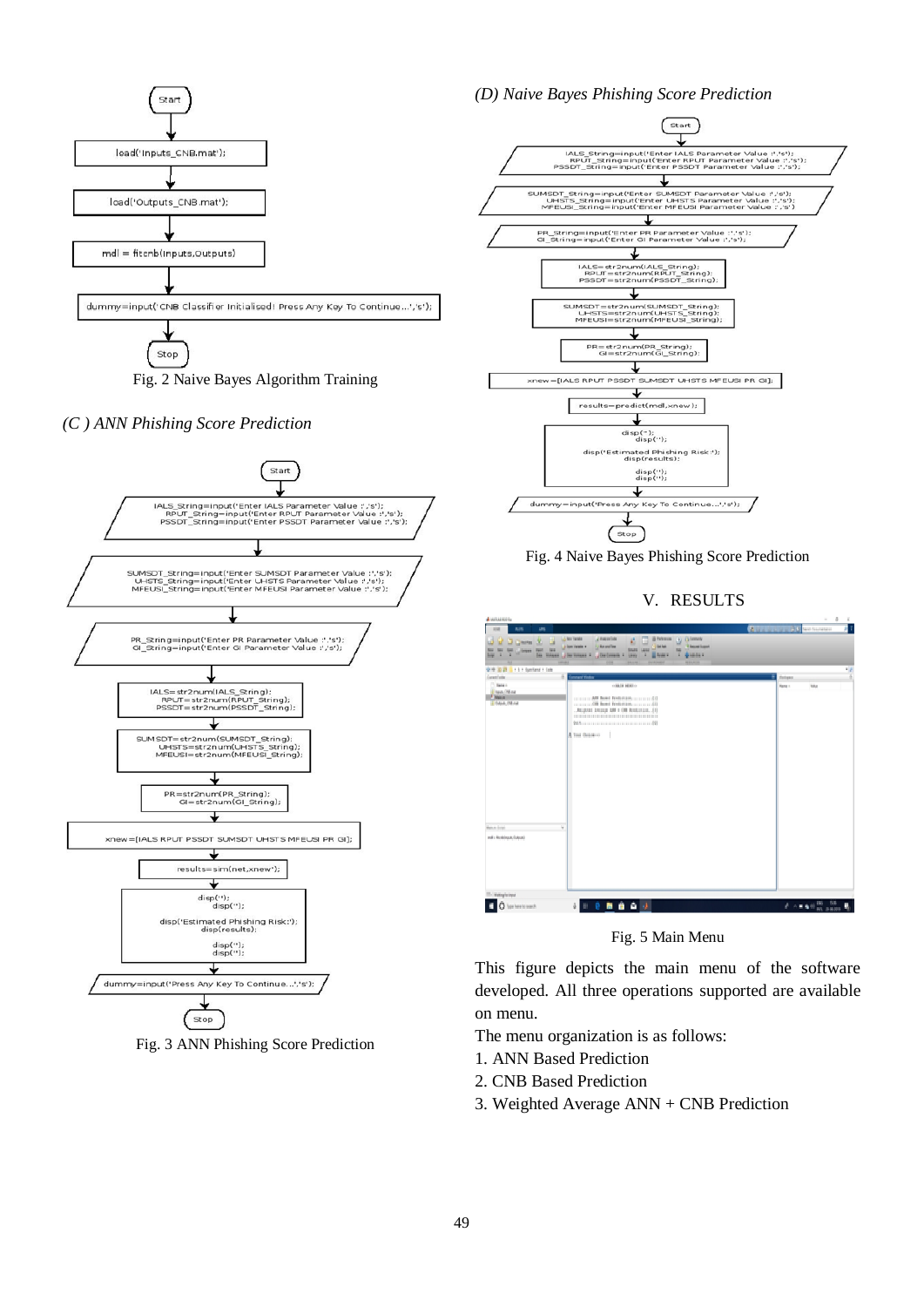

Fig.6 Neural network training tool



Fig. 7 Best Validation Performance

This figure depicts the best validation performance plotting of Mean square Error of Validation Data Vs Epochs & finding lowest MSE at an Epoch. The best validation performance is 459.33 at epoch 3.



Fig. 8 Regression Analysis

This figure depicts the regression of Output + Target Vs Input as inform of  $I = Mx + C$ , it tries to approximate the prediction function out come as a straight line. The regression line that best approximate the prediction function is given as.  $R = 0.54847$ .



This figure depicts the Error Histrogram of the trained Neural Network by plotting graph between Error Instances Vs No.of Error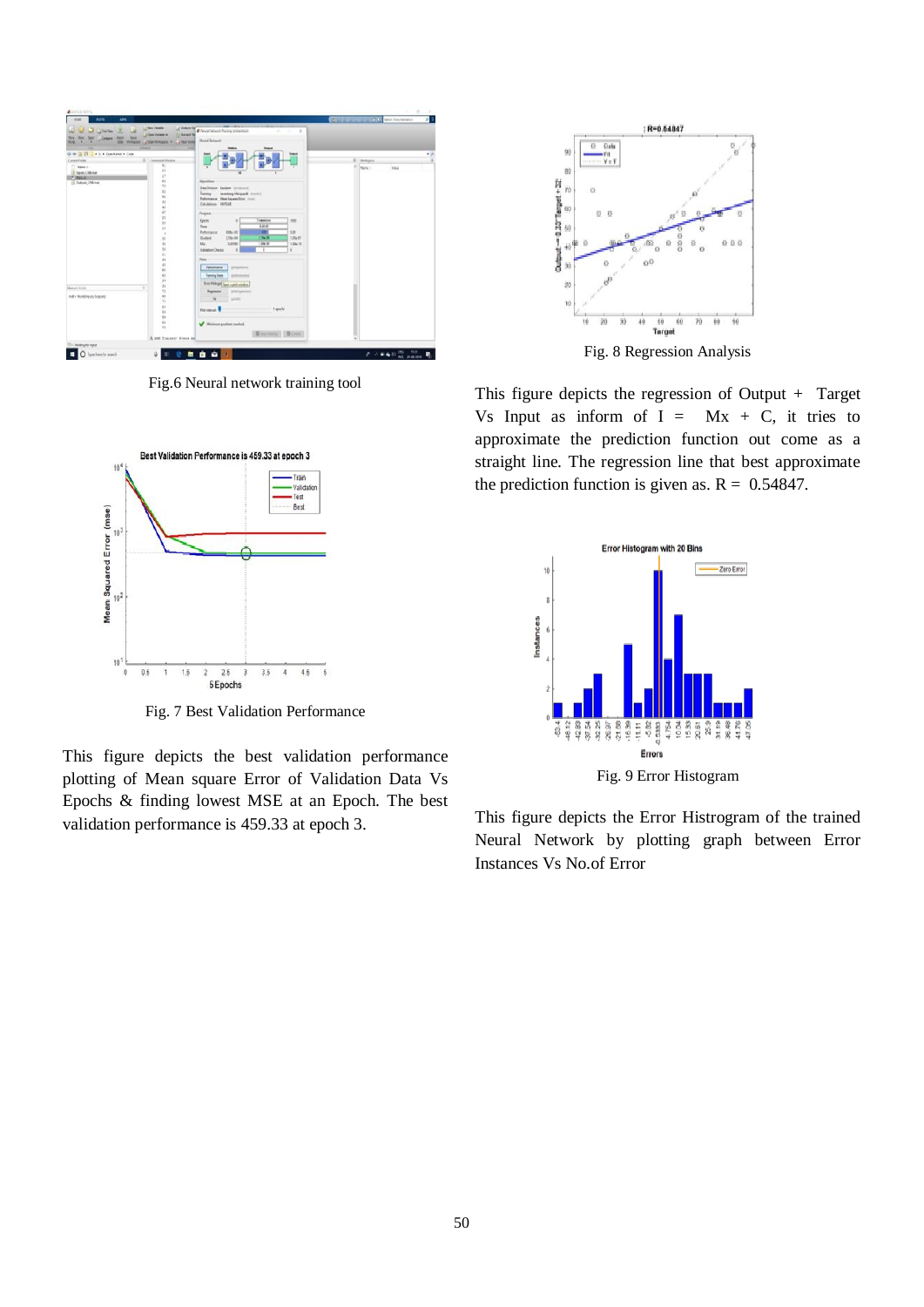

Fig. 10 Enter Value ANN Trained

| A UATLAS KIEVIL                                                                           |                                                                                                                                                                                                                                                                                                                                                                                                                                                                                                                              | ë                                                  |
|-------------------------------------------------------------------------------------------|------------------------------------------------------------------------------------------------------------------------------------------------------------------------------------------------------------------------------------------------------------------------------------------------------------------------------------------------------------------------------------------------------------------------------------------------------------------------------------------------------------------------------|----------------------------------------------------|
| œ<br>A.JPL<br><b>ATA</b><br><b>Linetee</b><br><b>Junet</b><br><b>Band</b><br>Int<br>m.    | L Connerte<br>of Antiste Exist<br>(1) Rest Streets<br><b>G Futeacos</b><br>×<br>7 Bennet Loose<br><b>Exchange</b><br><b>Like and Time</b><br><b>Village Location of</b><br><b>GAMDA'S</b><br><b>Class Connection</b><br>Li Parado e<br>Hotson's J Des Hotson's T<br><b>TANKS</b><br>٠<br><b>MELINEE</b><br><b>House</b>                                                                                                                                                                                                      | <b>CHITAGE COMPANY</b><br>×<br>Team Discoveriation |
| 中华 四四<br># E & Syn Earnel & Code                                                          |                                                                                                                                                                                                                                                                                                                                                                                                                                                                                                                              | 11                                                 |
| Current Futiles<br>C Here is<br>To hands Chill must<br><b>F</b> Male<br>D Dayon, Olli nat | $\mathbb{R}$<br>Communal Mindson<br>110829-1030211<br>Tremmers AME Based Predictions records [8]<br>. Makabasan Amerikan AMF a CMR Westcomics (19)<br>Total Christman<br>Ester IALS Farancies Value (2)<br>Enter BIVT Passester Value 15<br><b>Robert FRONT Parameters Value 18</b><br>Roter HMMH Parameter Value 13<br>Asses DAVID Researces Value (6)<br>Enter HPETEE Sepanning Value 12<br>Estar 25 Taranstar Value 11<br>Runne of Passester Value 14<br>Estimated Fasshing ELERI<br>41.4145<br>A river by my to continue | Websex<br>Tata<br>Name of                          |
| <b>MAIN GIAS</b>                                                                          | ×.                                                                                                                                                                                                                                                                                                                                                                                                                                                                                                                           |                                                    |
| auba Noskolapan (kapaté                                                                   |                                                                                                                                                                                                                                                                                                                                                                                                                                                                                                                              |                                                    |
| Waltright Input                                                                           |                                                                                                                                                                                                                                                                                                                                                                                                                                                                                                                              |                                                    |
| O Type here to search                                                                     | .<br><b>BI</b><br>û                                                                                                                                                                                                                                                                                                                                                                                                                                                                                                          | $A \wedge B \otimes W$ and maxim                   |

Fig. 11 Estimating Phishing Risk through ANN based Prediction

In above figure we input the parameter like, IALS, RPUT, PSSDT, SUMSDT, UHSTS, MFEUSI, PR & GI and their respective values. And get estimated Phishing Risk : 92.0149.



Fig. 12 CNB Classifier initialized

In above figure we see that after ANN Trained the CNB Classifier is initialized.

| <b>D</b> District<br><b>Said</b><br>-<br>ment<br>m<br><b>See</b><br><b>Conces</b> | L. Revi Variate<br>Li Kralske Eleite<br><b>III</b> February<br>/ Linners<br>$\mathfrak{g}_I$<br><b>MAR</b><br>1 Reject Service<br>Lither Virgin ><br>/ Read for<br><b>Small</b><br>÷                                                                                                                                                                                                                                                                                                                             |                             |
|-----------------------------------------------------------------------------------|------------------------------------------------------------------------------------------------------------------------------------------------------------------------------------------------------------------------------------------------------------------------------------------------------------------------------------------------------------------------------------------------------------------------------------------------------------------------------------------------------------------|-----------------------------|
| W.<br><b>Links</b><br>٠<br>٠<br>辛辛 百四<br># E # Ganitanal # Cole                   | <b>Hotepain J Che Hotepain +</b><br>J Che Connects : n . Links<br><b>SE PERMIT</b><br><b>BANDAY</b><br><b>MAGAZIN</b><br>$-1$                                                                                                                                                                                                                                                                                                                                                                                    | $x \neq$                    |
| <b>Carroll Falley</b>                                                             | <b>Canadiana</b>                                                                                                                                                                                                                                                                                                                                                                                                                                                                                                 | <b><i><u>NASAAL</u></i></b> |
| lians :<br>Vesti (Minia                                                           | college service                                                                                                                                                                                                                                                                                                                                                                                                                                                                                                  | Vot<br>New 1                |
| <b>Financia</b><br>III bajus, Dillinar                                            | creation (30 Based Participan contered) [2]<br>. Weighted Avenue AMM = (98 Fremancies, [31]<br>Billion communication of the Communication of the<br>Your Goldmont<br>Enter 1813 Facanetes Value 12<br>Enter AFIT Facaneter Telos (3)<br>Banay 95507 Personales Value 19<br>Enter STAGET Surgester Value (8)<br>Estas ONTO Pacasatas Value 15<br>Ennes NFETIT Passenner Value (2)<br>Enter F6 Paraneter Value 11<br>Enne 62 Formentes Value 14<br>Estimated Phiability Riaki.<br>×<br>& frees any fay to continue |                             |
| Make at Sunan                                                                     | ¥                                                                                                                                                                                                                                                                                                                                                                                                                                                                                                                |                             |
| mill a Northfrepolis Dolprake                                                     |                                                                                                                                                                                                                                                                                                                                                                                                                                                                                                                  |                             |

Fig. 13 Estimating Phishing Risk through CNB based Prediction

In above figure, we input the parameter like, IALS, RPUT, PSSDT, SUMSDT, UHSTS, MFEUSI, PR & GI and their respective values to get estimated Phishing Risk :2.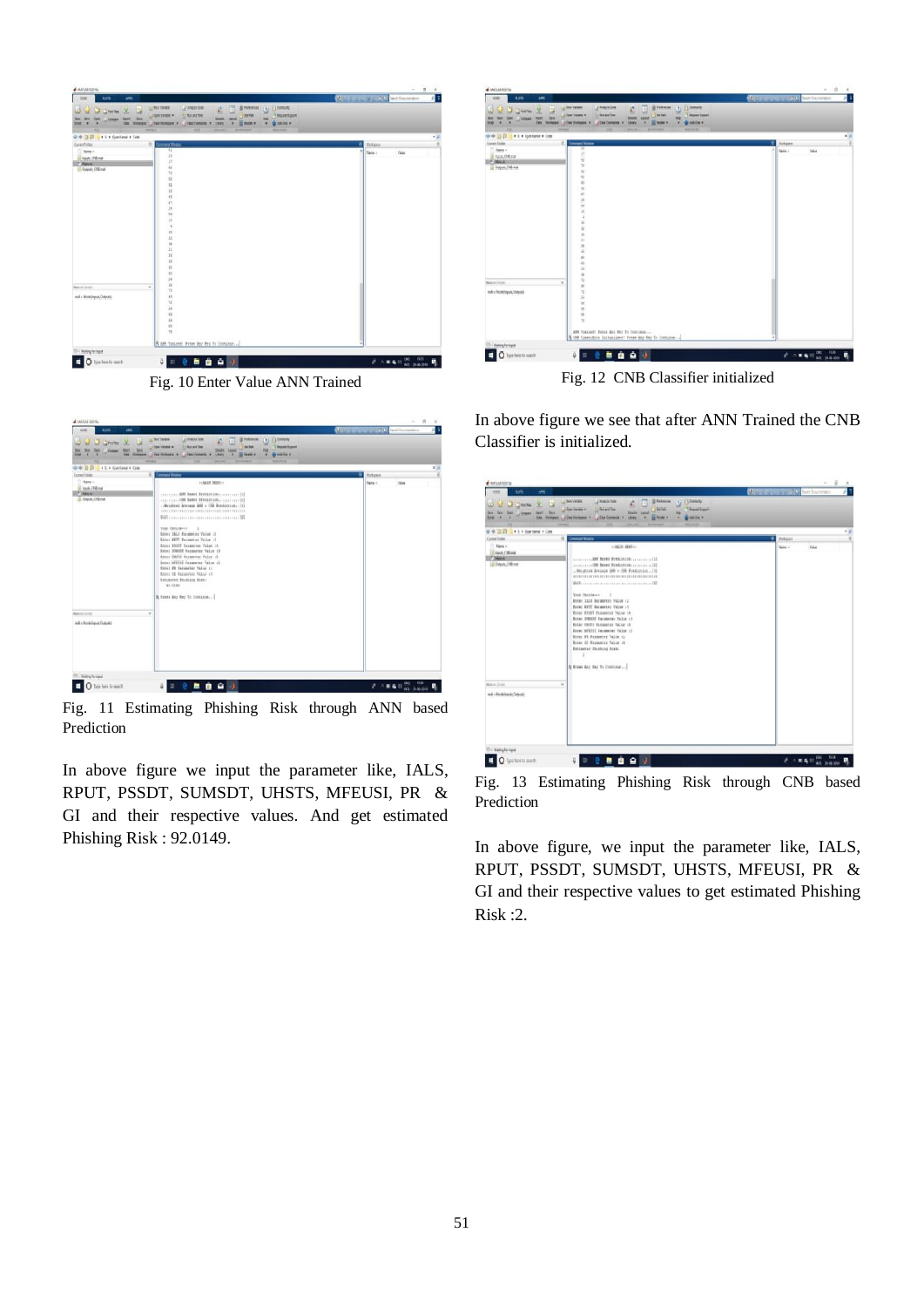

Fig. 14 Estimating phishing risk through Weighted Average ANN + CNB Prediction Results

In above figure we input the parameter like, IALS, RPUT, PSSDT, SUMSDT, UHSTS, MFEUSI, PR & GI and their respective values. And get estimated Phishing Risk: 29.3170 of ANN, Phishing Risk: 2 of CNB, Phishing Risk: 17.2975 of ANN + CNB.

# VI. CONCLUSION

The proposed work is aimed at detection & classification of phishing website. Phishing website & apps lure unsuspecting users on malicious pages & apps which are look-alike to genuine web pages & apps, to foot them to enter the credentials such as email passwords, social media account details, internet banking passwords etc. These types of attacks are disastrous for security of crucial internet applications. This work is aimed at improvising the detection accuracy of the previous methods employed. Usage of Artificial Intelligence for classification of Phishing Websites is demonstrated. A widely renewed technique for classification, as Naive Bayes Classifier is also compared. The author has proposed a unique method by Augmenting Artificial Neural Network prediction with Naive Bayes classifier to achieve higher accuracy. The method of augmentation employed is Weighted Average, which gives the user flexibility to using trust/weight score to both techniques, so accuracy of results can be further enhanced.

# VII. FUTURE SCOPE

The author has demonstrated an agile from work for detection of phishing websites & their segregation based on URL features. With the evolving technology, the phishing attackers are updating their tools & techniques to camouflage original websites & apps, & fool around phishing detection software with advanced techniques including redirection, random name modification etc. With the evolving technical scenario, there is a constant need to update the phishing detection systems to cope up with the growing challenges. Primarily sought after improvement in the proposed system may be the introduction of Self Learning Technique(s), to make the Neural Network learn itself, adopt & update according to its previous predictions & actual results. Also Bio Inspired algorithms can be combined with Machine Leaning to form a Cognitive Phishing Detection System.

## VIII. REFERENCES

- [1] Shraddha Parekh, Dhwanil Parikh, Srushti Kotak, Prof. SmitaSankhe, "A new method for Detection of Phishing Websites: URL Detection" IEEE 2018.
- [2] Weiwei Zhuang, Qingshan Jiang, TengkeXiong, "An Intelligent Anti-phishing Strategy Model for Phishing Website Detection" 2012 IEEE.
- [3] U.Naresh, U.VidyaSagar, C.V. Madhusudan Reddy, "Intelligent Phishing Website Detection and Prevention System by Using Link Guard Algorithm" JCE, Issue 3 Sep. - Oct. 2013.
- [4] Satish.S, Suresh Babu.K, "Phishing Websites Detection Based on Web Source Code and URL in the Web page" International Journal of Computer Science and Engineering Communications. Vol.1 Issue.1, December 2013.
- [5] Ram Basnet, Srinivas Mukkamala, and Andrew H. Sung, "Detection of Phishing Attacks: A Machine Learning Approach" Research gate may 2014.
- [6] Hiba Zuhaira, Ali Selmat, MazleenaSalleh, "The Effect of Feature Selection on Phish Website Detection" International Journal of Advanced Computer Science and Applications, Vol. 6, No. 10, 2015.
- [7] Zheng Dong, Apu Kapadia, Jim Blythe and L. Jean Camp, "Real-time Detection of Phishing Websites Using Public Key Certificates" 2015 IEEE.